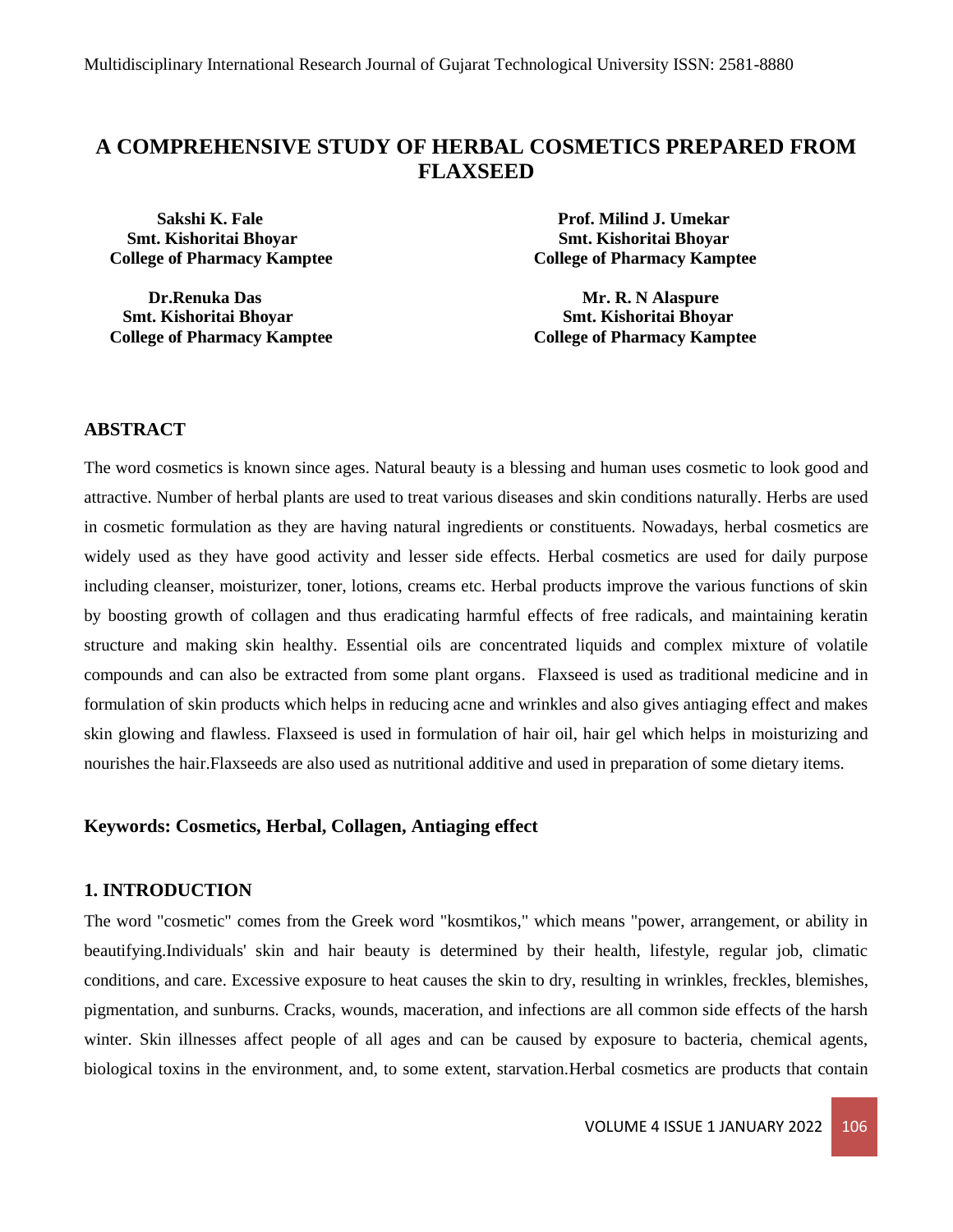phytochemicals derived from a variety of botanical sources to affect skin functions and give nutrients for healthy skin and hair. Herbal cosmetics are natural plants and their products that are utilised in cosmetic preparations for their aromatic value.The health, habits, routine, environmental factors, and upkeep of the skin all have a role in its beauty. During the summer, skin becomes dry, resulting in wrinkles, freckles, flaws, pigmentation, and sunburn. Cracks, wounds, macerations, and infections are common throughout the winter months. Skin diseases affect people of all ages and are caused by germs, chemicals, toxins, microbes, chemical agents, and biological toxins found in the environment, as well as malnutrition. Plants' natural content has no negative effects on the human body; rather, it enriches it with nutrients and other beneficial minerals.

Flax (Linumusitatissimum) is a linaceae family annual plant. This plant can reach a height of 60 cm and has slender, fibrous stems, lanceolate leaves with three veins that are up to 4 cm long and 4 mm wide, and bright blue blooms that are up to 3 cm in diameter. Flaxseed or linseed is a seed found in the fruit. Flaxseed has been ingested by humans since the beginning of civilisation.Flaxseed has the greatest Omega 3 fatty acid (alpha-linolenic acid) concentration of any seed. This important fatty acid, which should be taken in a typical diet, accounts for about 48% of all lipids. Flax is a functional food or a source of functional nutrients since it includes alpha-linolenic acid, lignans, and polysaccharides (other than starch), all of which have anti-inflammatory properties. Despite the fact that scientific data supports flaxseed use, many people are unaware of the benefits of this substance and its potential applications in food production.

#### **2. FLAXSEED CHEMICAL COMPOSITION**

The seed includes roughly 40% lipids, 30% dietary fibre, and 20% protein. The chemical makeup of plants varies greatly between kinds and is also influenced by the environment in which they are cultivated. The seed contains 76 percent of the protein and 75 percent of the lipids found in the cotyledons. Only 23% of the lipids and 16% of the protein are found in the endosperm. Flaxseed's lipid makeup makes it a good source of Omega 3 fatty acids, particularly -linolenic acid (ALA), which can account for up to 52% of total fatty acids. Flaxseed is also a good source of phenolic compounds known as lignans, a colloid gum, and high-quality protein.

#### **2.1 Lipids**

The oil in flaxseed is the most important component, accounting for 39 g 100 g-1 dry matter, and it is this that has been processed. Oil is mostly stored in cotyledons, which include the highly sought-after -linolenic, linoleic, and oleic acids. Triacylglycerols make up 98 percent of flaxseed oil, with phospholipids (0.9 percent) and free fatty acids (0.1 percent) making up the rest. Oil extraction yield and fatty acid content (linolenic acid, omega 3; linoleic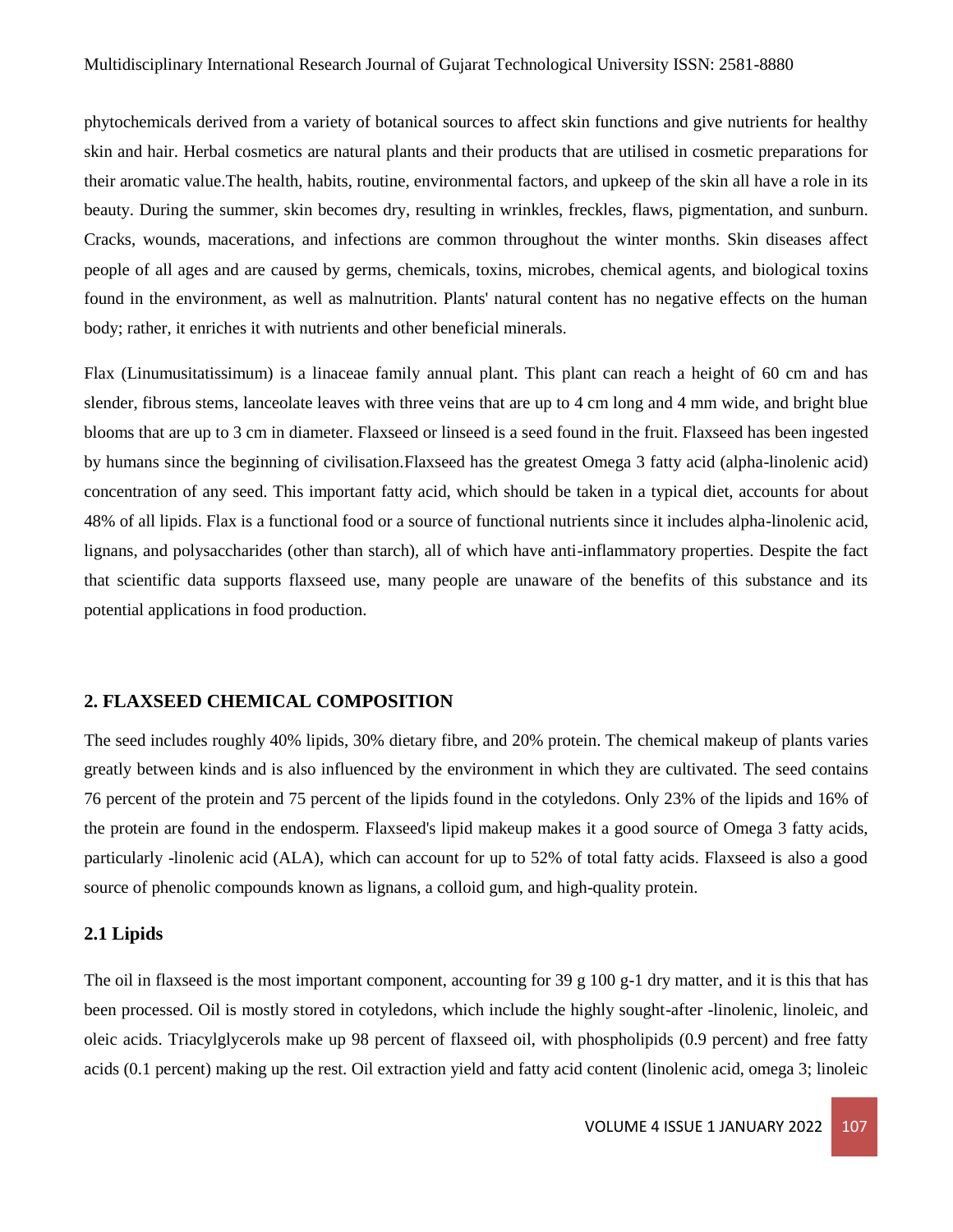acid, omega 6; oleic acid, omega 9) differ slightly among writers, and both are influenced by oil extraction technology that they are found in various sections of the seed. As a result, digesting it poses significant difficulties.

## **2.2 Protein**

Flaxseed has an average protein level of 22 g per 100 g of seed. The protein content of a product is affected by the conditions in which it is processed, such as dehusking or defatting. Because the husk contains a minimal amount of protein, meal made from dehusked and defatted seeds yields a high-protein isolate. The primary proteins in flax, as in other seeds, are globulins, which account for 18.6% of total protein in flax and 17.7% of total protein in other seeds. The limiting aminoacids include lysine, methionine, and cysteine, whereas flax protein is relatively rich in arginine, aspartic acid, and glutamic acid.

## **2.3 Fibre**

Fibre, the component that gives volume and form to the majority of foods, is not hydrolyzed in the digestive tract, thus it retains water and prevents cholesterol absorption during digestion. Insoluble fibre is made up of compounds like cellulose, hemicellulose, and lignin; soluble fibre is made up of substances like cellulose, hemicellulose, and lignin. This type of fibre is found in the highest concentration in whole-grain cereals. In the presence of water, soluble fibre forms a gel, which contains gums, pectins, and sugars, forming mucilage (8 percent dry weight of flaxseed).

## **2.4 Lignans**

Flaxseed's high presence of complex phenols like lignans is one of its most intriguing features. Secoisolariciresinol (SDG) is the most notable, but isolariciresinol, pinoresinol, mataresinol, and other ferulic acid derivatives are also found. Consumption of lignans lowers cardiovascular risk and prevents the onset of some forms of diabetes. Flax lignans have antioxidant properties as hydroxyl radical sequestrators, as well as estrogenic properties due to their structural resemblance to 17--estradiol. SDG's antioxidant capacity is linked to the reduction of oxidative conditions caused by oxygen species.

#### **3. FLAXSEED BENEFITS FOR SKIN**

Polyunsaturated fatty acids (FA)-rich oils are essential for human health. Flaxseed contains linoleic acid (LA), linolenic acid (ALA), and -linolenic acid (GLA). Dry and sensitive skin is treated with topical applications of oils containing n–6 FA, LA, or GLA. Although there is a wealth of information on the effects of LA and GLA on skin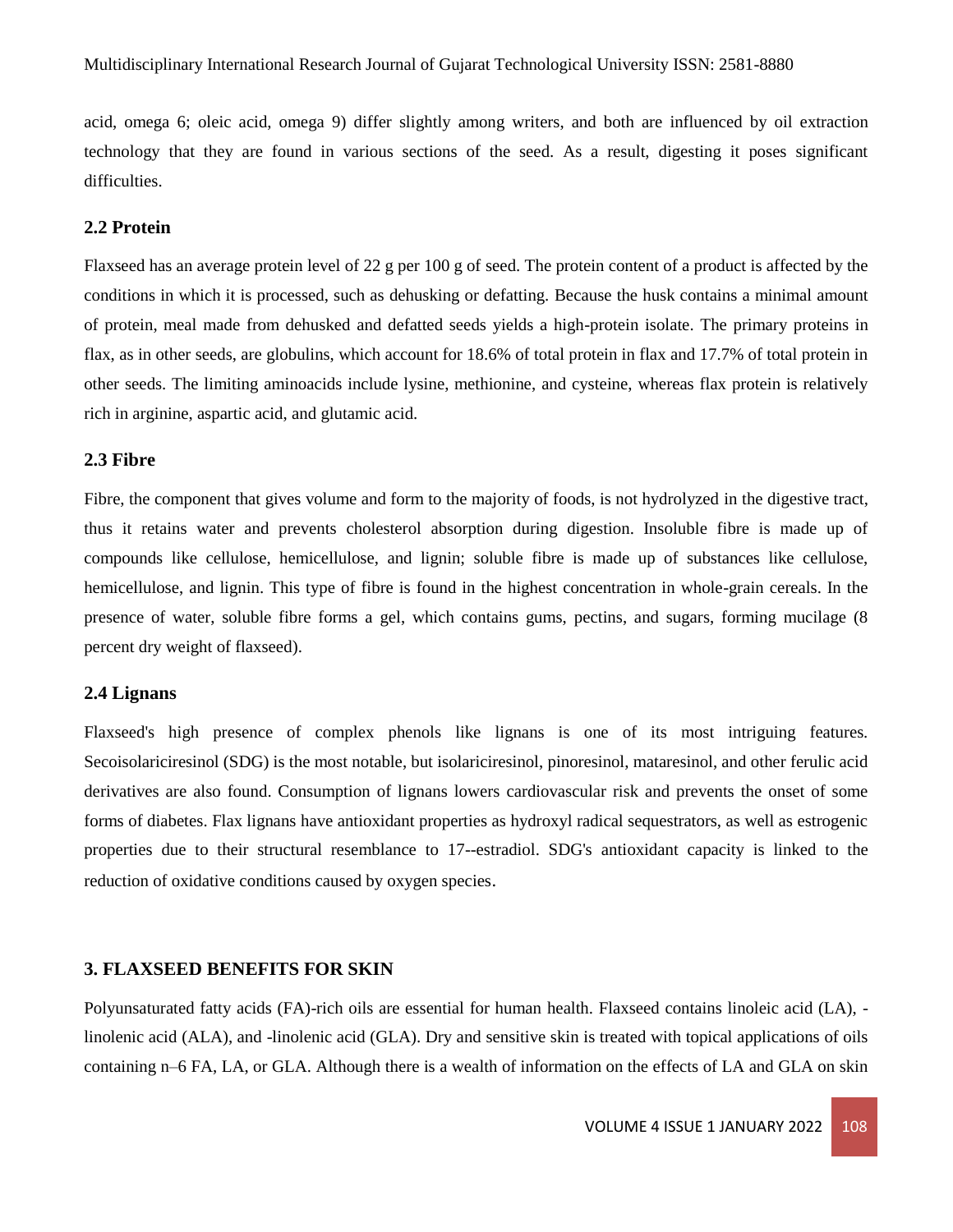disorders, there is little information on the relationship between plasma FA concentrations and skin function. The current study looks on the effects of flaxseed oil intake on sensitive skin.

#### **4. PHARMACOLOGICAL EFFECT**

## **4.1 Antioxidant effect**

Omega -3 fatty acids suppress oxygen free radical from neutrophils and monocytes, it also suppress production of inerlukin-1, tumor necrosis factor, leukotrine B4 (LTB4). Lignans are platelet activating factor receptor antagonist and inhibit the production of oxygen free radicals by neutrophils. Secoisolariciresinol diglycoside (SDG). Flaxseed also contains small quantity of lignin matairesinon which can be converted into mammalian lignans by colonic bacteria.

#### **4.2 Flaxseeds biological actions**

The inclusion of good quality omega-3 unsaturated fatty acids, alpha-linolenic acid (ALA), antioxidants such as phenolics, lignin, carotenoids, and tocopherols in flaxseed is linked to its nutritional and protective characteristics.

#### **4.3 Lignans biological functions**

Flaxseed, whether whole or ground, is high in lignans (also known as phytoestrogens), such as secoisolariciresinol and matairesinol. These lignans have been found to have cell reinforcement and phytoestrogenic properties. Microscopic organisms in the colon convert them to the dynamic metabolites enterodiol and enterolactone. These metabolites are thought to have stronger cancer-prevention (antioxidant) and antiplatelet effects than the parent lignansecoisolarciresinol diglucoside, and to have either a weak estrogenic or antiestrogenic effect, depending on estradiol's natural dimensions.

#### **5. COSMETICS PREPARED FROM FLAXSEED**

#### **5.1 Hair gel**

Flax seed gel can be used as a moisturiser on the scalp and hair to help encourage hair growth and strengthen existing hair. Oils, creams, ointments, pastes, and gels are examples of topical formulations. Gels are becoming more popular these days since they are more stable and may provide controlled release than other semisolid preparations. Gel formulations can improve drug bioavailability by improving absorption properties. Pure Flaxseed Hair Gel will elongate and define curls, no matter what hair type or curl type, and give "wet curly look"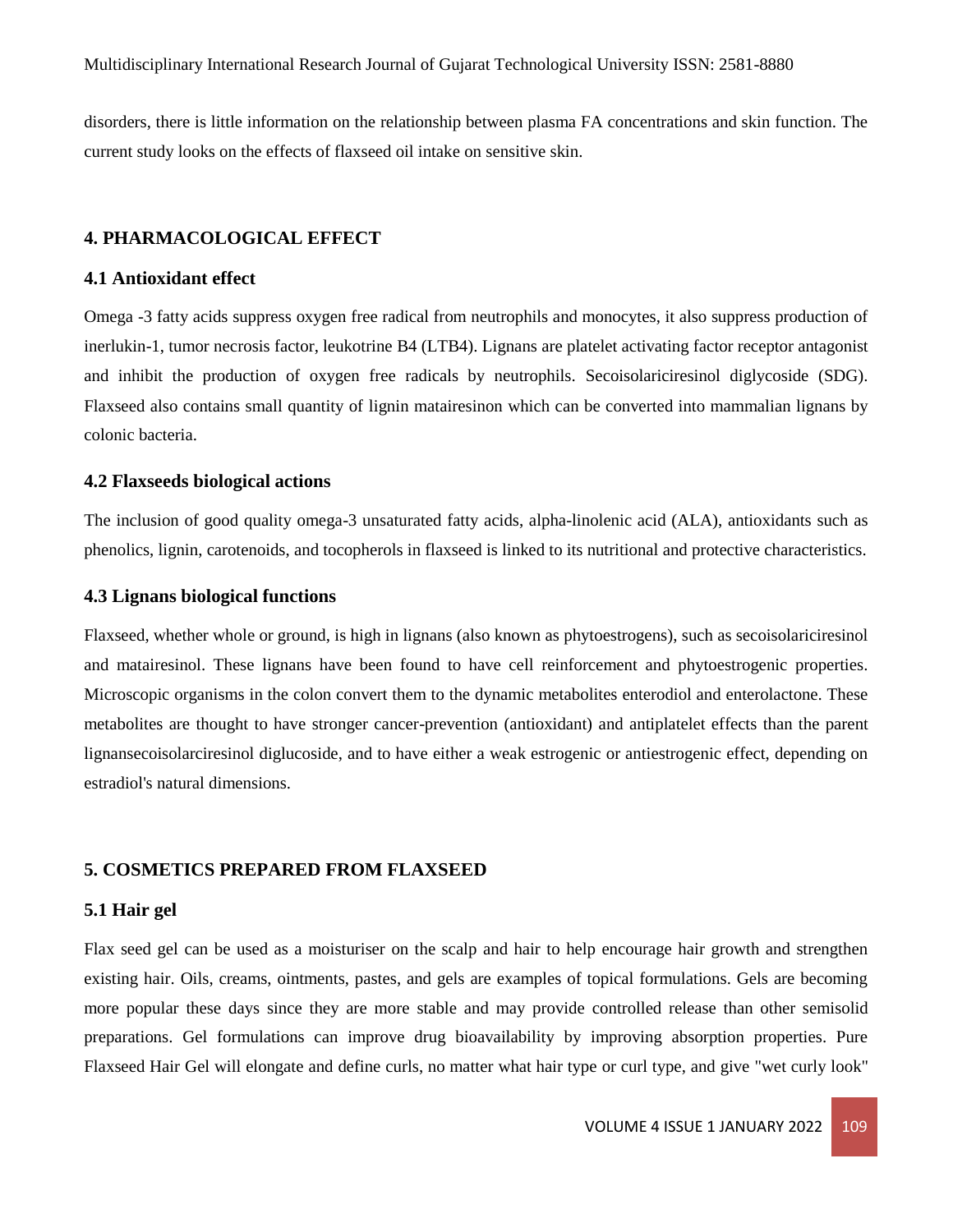while hair is dry. This light weight natural flaxseed gel is created for curly, oily and wavy hair. It is enriched with flaxseeds and castor oil that provide a natural source of vitamin E. Flaxseed offers a natural remedy for hair regrowth and helps keep your hair strong, shiny and free from any crunch, frizz or flakes.

# **5.2 Facial gel**

Flax Seed Gel from Herbal Botanica has flax seed characteristics that help maintain the skin firm and reduce drooping with age. Flax seeds are high in lignin and antioxidants, which assist to prevent wrinkles and fine lines on the face. Flax seeds also contain fatty acids that aid to keep the skin hydrated and smooth.

## **5.3 Hair oil**

Flaxseed oil is created from flax seeds that have been ground and pressed to extract their natural oil, also known as flax oil or linseed oil. Omega 3 fatty acid is abundant in One Life Flaxseed Oil. It aids in the improvement of general health. Flaxseed is an anti-inflammatory food. Flaxseed extract nourishes the skin and keeps it supple. It's suitable for all skin types (normal, dry, and oily). Flax seed oil moisturises damaged hair, soothes sensitive scalps, and gives limp, lifeless hair volume.

#### **6. LITERATURE REVIEW**

Herbal cosmetics have always drawn a lot of attention due to their high activity and less adverse effects than synthetic cosmetics. Herbal cleansers, moisturisers, toners, and other herbal cosmetics are created and used on a regular basis. Herbal cosmetics offer medical properties that influence skin's biological activity, depending on the components they contain. These products help the skin operate better by promoting collagen production, reducing free radical damage, maintaining keratin structure, and making the skin healthier.

Essential oils are concentrated liquids made up of a complex mix of volatile chemicals that can be collected from a variety of plant organs.Aromatic herbs and oils have been utilised as fragrances, cosmetics, and culinary ingredients for thousands of years. Essential oils are now widely used as a source of a variety of bioactive chemicals with antioxidative and antibacterial activities. Some essential oils have also been utilised as medicine.Flaxseed has a lot of antioxidant properties.

Skin sensitivity is a prevalent issue in the Western population, and it is linked to changes in skin qualities such as barrier function, hydration, and physiology. Dietary fatty acids (FA), particularly polyunsaturated FA, can influence skin characteristics.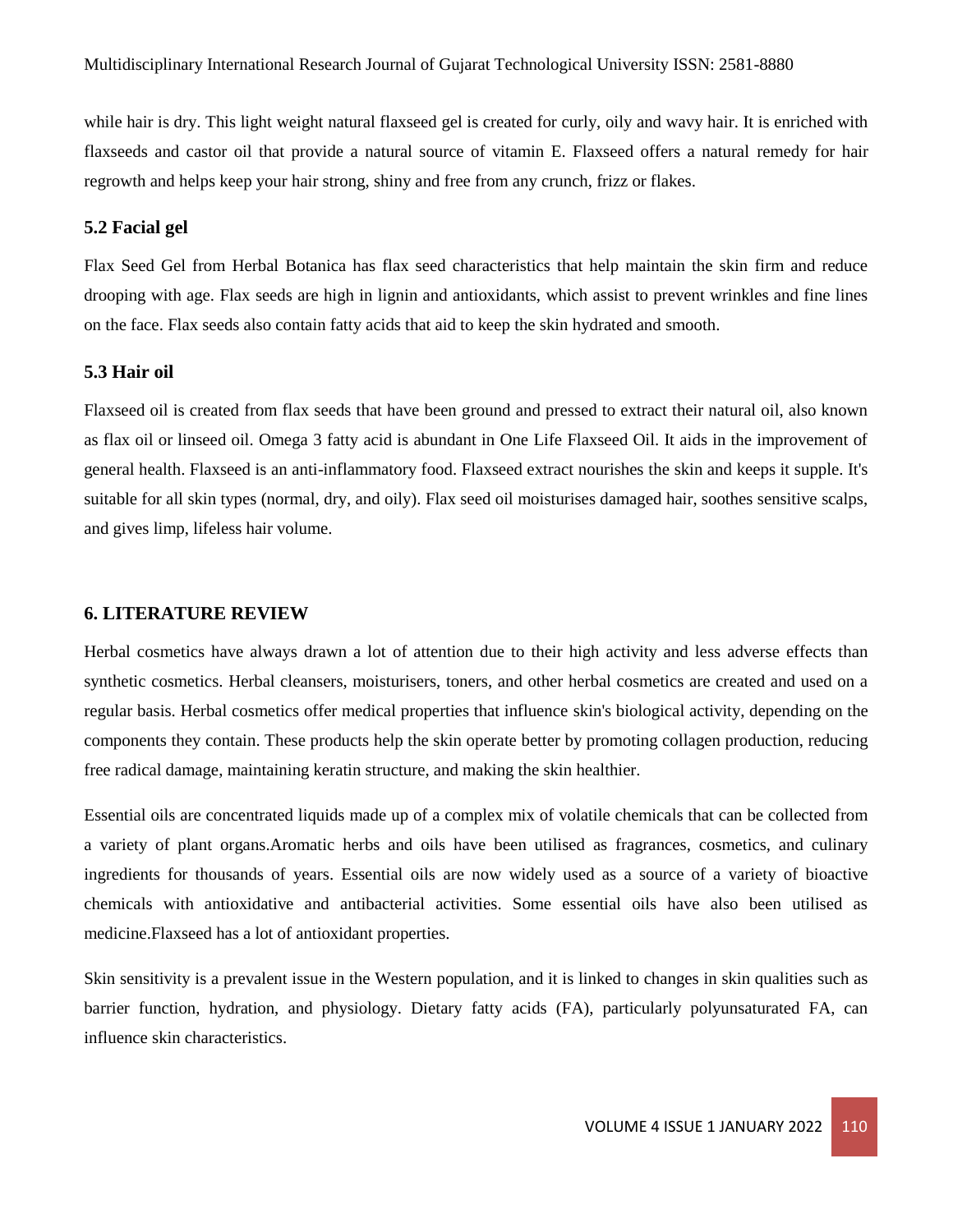Traditional medicine is well-known in India. Herbs are an old kind of Indian medicine devised by ancient sages whose keen observations led to the establishment of constitutional medicine. Herbal cosmetics are products that are used to improve one's look. The goal of this study was to develop and test a flaxseed herbal gel for hair moisturization and nourishment. Flaxseed (also known as linseed) is high in fatty acids and antioxidants, which help the scalp eliminate toxins and dead cells.

Although scientific data supports flaxseed eating, a huge portion of the population remains unaware of the advantages of flaxseed consumption and its potential usage as a functional food ingredient in foods. Flaxseed is well recognised for its high alpha-linolenic acid content, but it also contains lignans, soluble fibre, and protein, all of which are biologically active in the prevention of some non-communicable chronic diseases. For the cultivation of this crop, Southern Chile has a comparative advantage. This crop, when combined with full processing, has the potential to enhance the regional economy.

Flaxseed has long been prized for its oil, which has been used in paints and coatings, printing inks, soap, core oils, brake linings, and herbicide adjuvants. This review article aims to bring together the most recent extraction methodologies and fractionation strategies for isolating bioactive components from flaxseed essential oils. Oil extraction methods include solvent-free microwave extraction, supercritical fluid extraction, direct steam distillation, hydro distillation, and simple steam distillation, while bioactive component isolation can be accomplished using fractional distillation, vacuum distillation, and high-speed counter current chromatography.

## **CONCLUSION**

In the personal care system, the usage of herbal cosmetics has expanded by a factor of ten, and there is a high demand for herbal cosmetics. Bioactive chemicals in cosmetics alter the skin's biological functions and give the nutrients required for healthy skin and hair. Plants provide a variety of vitamins, antioxidants, oils, essential oils, hydrocolloids, proteins, terpenoids, and other bioactive compounds in general. There is plenty of room to launch a slew of herbal cosmetics with bioactive elements that aren't appropriate, such as fatty oils, essential oils, proteins, and appropriate additions.Despite the fact that flaxseed has been known since ancient times, it is not widely employed in food formulations today; nonetheless, recent research have enhanced its popularity. Flaxseed is high in substances with functional and bioactive qualities, including as alpha-linolenic acid, lignans, soluble fibre, and protein, which have been shown to help prevent certain non-communicable diseases.